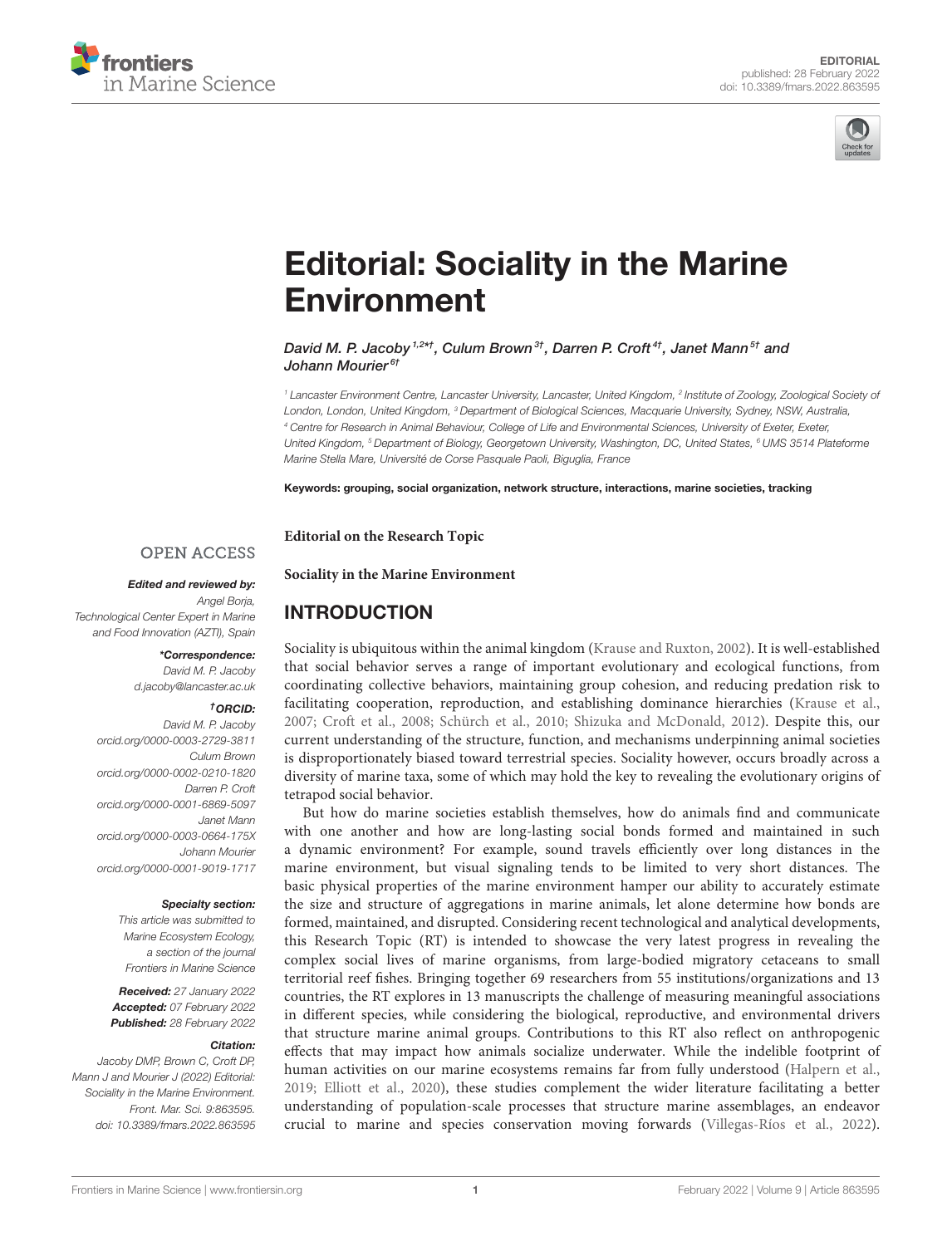## MEASURING ASSOCIATIONS

In many instances, associations between organisms are defined based on the proximity between pairs of individuals and the longevity or frequency of this proximity [\(Franks et al.,](#page-3-8) [2010;](#page-3-8) [Haddadi et al., 2011\)](#page-3-9). For large, migratory species like some cetaceans however, associations can be mediated over considerably greater distances via complex acoustic repertoires that underpin sophisticated social communities and even cultures [\(Rendell and Whitehead, 2001\)](#page-3-10). While previous work on humpback whales (Megaptera novaeangliae) for example, focuses almost exclusively on the feeding (e.g., [Allen et al.,](#page-3-11) [2013\)](#page-3-11) or breeding grounds (e.g., [Pack et al., 2009\)](#page-3-12), Franklin et al. [offer insights into the apparent "black box" of humpback](https://doi.org/10.3389/fmars.2021.652147) social behavior during their southern migration. Non-agonistic social behaviors associated with resting, gestation, and parental care, appear more prevalent than agonistic competitive social behaviors, reflecting largely the demography (i.e., few mature males) of the groups that form there [\(Franklin et al.\)](https://doi.org/10.3389/fmars.2021.652147). [Cusano et al.](https://doi.org/10.3389/fmars.2021.665186) however, undertake acoustic recordings at breeding grounds to shed light on how complex repertoires of acoustic signaling in M. novaeangliae mediate conflict and aggression when mature males are in direct competition for mates. They report that vocal repertoire and visual displays increased in complexity within "high intensity" groups with frequent turnover.

Clearly defined associations, that consider both the ecological and environmental context in which these associations occur, are at the core of any study into animal social behavior [\(Farine and Whitehead, 2015;](#page-3-13) [He et al., 2019;](#page-3-14) Seebacher and Krause, [2019;](#page-3-15) [Sosa et al., 2021\)](#page-3-16). Consequently, this RT was intended to sit at the interface between methodological and ecological developments (**[Figure 1](#page-2-0)**). [Aspillaga et al.](https://doi.org/10.3389/fmars.2021.688010) track the trajectories of 232 pearly razorfish (Xyrichtys novacula) using a state-of-the-art, high-resolution acoustic telemetry system to demonstrate harem-like social structure within this small coastal wrasse. Measuring associations from paired proximities down to a scale of 1 m, social organization was hypothesized to be underpinned by male agonistic behaviors [\(Aspillaga et al.\)](https://doi.org/10.3389/fmars.2021.688010). Further emphasizing the link between movement and social behavior, a study on the Mediterranean Rainbow Wrasse (Coris julis) used in situ displacement experiments, focal follows, and stereovideography to measure female aggression toward displaced neighboring (low aggression) and non-neighboring (high aggression) female conspecifics routing back toward their own territories [\(Goverts et al.\)](https://doi.org/10.3389/fmars.2021.695100).

## GROUP SIZE, STRUCTURE, AND **COMPOSITION**

The size of animal groups can have far-reaching implications for individual social behavior, as well as population-level social structure; in fact, it is often controlled for, both experimentally and analytically, in studies of animal social networks [\(Croft et al., 2011\)](#page-3-17). Determining group size underwater however can be difficult. When studying the surface behavior of marine cetaceans, photo ID, and observerbased counts are frequently used to quantify groups. Yet a comparative study by [Liu, Lin, Tang, et al.](https://doi.org/10.3389/fmars.2021.655595) demonstrates that group size estimates using both approaches, can be biased by a combination of methodological and biogeographical variances. From data on Indo-Pacific humpback dolphins (Sousa chinensis), [Liu, Lin, Lusseau, et al.](https://doi.org/10.3389/fmars.2021.671568) document how variable group size can be within a population displaying fission-fusion behavior. Group size appeared to vary both seasonally and inter-annually, as well as in response to the number of mother-calf pairs present (Liu, Lin, Lusseau, [et al.\), reiterating behavioral segregation in some cetacean](https://doi.org/10.3389/fmars.2021.671568) species groups [\(Galezo et al., 2018\)](#page-3-18). Given the degree of both intra-species and intra-population group size variability and composition, it remains challenging to establish the functional significance and mechanistic drivers of sociality in many species. The link between this variation itself and other ecological variables however, might also help reveal social mechanisms in future studies.

Sociality can extend beyond one's species. For example, birds [\(Sridhar et al., 2009\)](#page-3-19) and a range of mammals [\(Goodale et al., 2017\)](#page-3-20) are often in mixed species groups (MSG). In reviewing 203 studies on the functional significance of cetacean MSG, [Syme et al.](https://doi.org/10.3389/fmars.2021.678173) thus argue for better standardization of methods, and put forward a conceptual framework that outlines more distinct, shared terminology across studies of MSGs. This is vital as mixedspecies associations will impact the costs and benefits of group living.

Given the difficulties in tracking wide-ranging marine organisms, other species, such as coral reef fishes, can shed light on the evolutionary foundations of marine sociality. [Rueger et al.](https://doi.org/10.3389/fmars.2021.665780) offer a comprehensive journey through the past two decades of developments in this area; their review explores ways in which some reef fishes have become model species with which to test fundamental theories of social evolution including kin selection, cooperative breeding, and sociality with mutualistic partner species [\(Rueger et al.\)](https://doi.org/10.3389/fmars.2021.665780).

Throughout this RT, social network analyses (SNA) have played a prominent role in better understanding marine sociality. An extensive systematic review of social network structure in toothed whales (Odontoceti), reveals the unifying feature of this group as having relatively densely connected, population-level social networks, with fairly rapid fissionfusion dynamics. Based on a subset of species within this group that have been well-studied (pilot whales, killer whales, sperm whales, and bottlenose dolphins), networks were typically mixed sex units of maternal kin [\(Weiss et al.\)](https://doi.org/10.3389/fmars.2021.688842). In another well-studied marine predator, [Anderson et al.](https://doi.org/10.3389/fmars.2021.688505) utilize acoustic telemetry and SNA to demonstrate non-random and non-resource-driven, co-occurrences, and community structuring amongst juvenile white sharks (Carcharodon carcharias), suggesting that even in wide-ranging, fissionfusion apex predators, group membership during early ontogeny may serve important ecological functions in later life.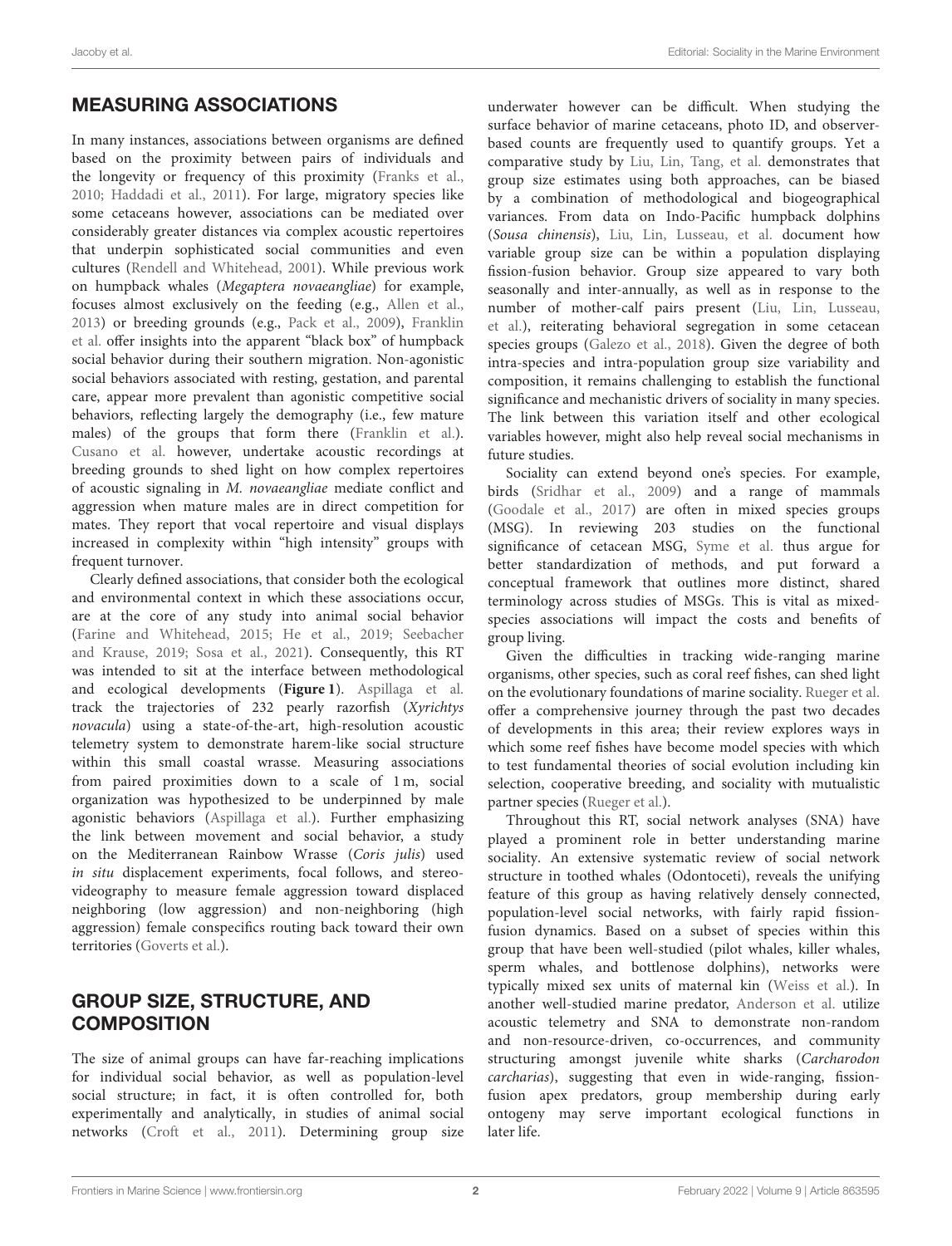

## <span id="page-2-0"></span>ANTHROPOGENIC INFLUENCES ON **SOCIALITY**

Undeniably, humans are altering the marine environment, from ocean chemistry [\(Andersson et al., 2005\)](#page-3-21) and reef habitat complexity [\(Perry and Alvarez-Filip, 2019\)](#page-3-22), to marine soundscapes [\(Duarte et al., 2021\)](#page-3-23). In an attempt to better connect people with some of the many threats facing the marine environment and its fauna, diving, and boat-based ecotourism has exploded in recent decades. This RT pulls together three studies that reflect on both the opportunities offered and potential consequences of tourism on the structure and behavior of elasmobranchs provisioned with food for tourists. [Jacoby et al.](https://doi.org/10.3389/fmars.2021.665726) explore aggregation behavior and the distinct social preferences of wide-ranging tiger sharks (Galeocerdo cuvier) gathering at a tourism provisioning site. Aggregations were longer lasting and more frequent, and gregariousness more variable at tourist sites, although non-random social preferences occurred outside of the tourism season and were highly variable between individuals potentially mitigating any long-lasting impacts of tourism [\(Jacoby et al.\)](https://doi.org/10.3389/fmars.2021.665726). Two further studies took advantage of tourism activities to quantify inter-individual interactions and hierarchies in species that would be difficult under "normal" wild conditions. From 13 years of dive observation and photo ID data, Bouveroux et al. [show preferred, long-term companionships in another](https://doi.org/10.3389/fmars.2021.678074) apex predatory elasmobranch, the bull shark (Carcharhinus leucas), also measured using SNA that control for potential non-social drivers of aggregation. Avoidance behavior was also

observed in this species, suggestive of a potential dominance hierarchy when food is made available. The question of social dominance is explicitly tested by [Pini-Fitzsimmons et al.,](https://doi.org/10.3389/fmars.2021.641761) who combine social network theory and hierarchy (heterarchy) to explore the agonistic social interactions of smooth stingrays (Bathytoshia brevicaudata) competing for food provisioned at a shallow, coastal location. Heterarchy reveals a relatively stable, linear dominance hierarchy in this species, with social network structure centered around one particularly dominant individual, interestingly not the largest.

# **CONCLUSION**

The diversity of methods and study species presented within this RT is testament to burgeoning interest within marine ecology, to understand how population dynamics can be mediated by social behavior (**[Figure 1](#page-2-0)**). A number of these papers call for more standardized terminology and procedure to better facilitate comparative analyses that explore the evolutionary mechanisms underpinning such widespread social function in marine organisms. Technological developments and associated analyses will continue to assist with the remote measurement of associations and interactions between individuals and at the appropriate scale. This will be key, as we attempt to understand and mitigate the potential impacts of widespread climate-related change to most marine habitats in the near future.